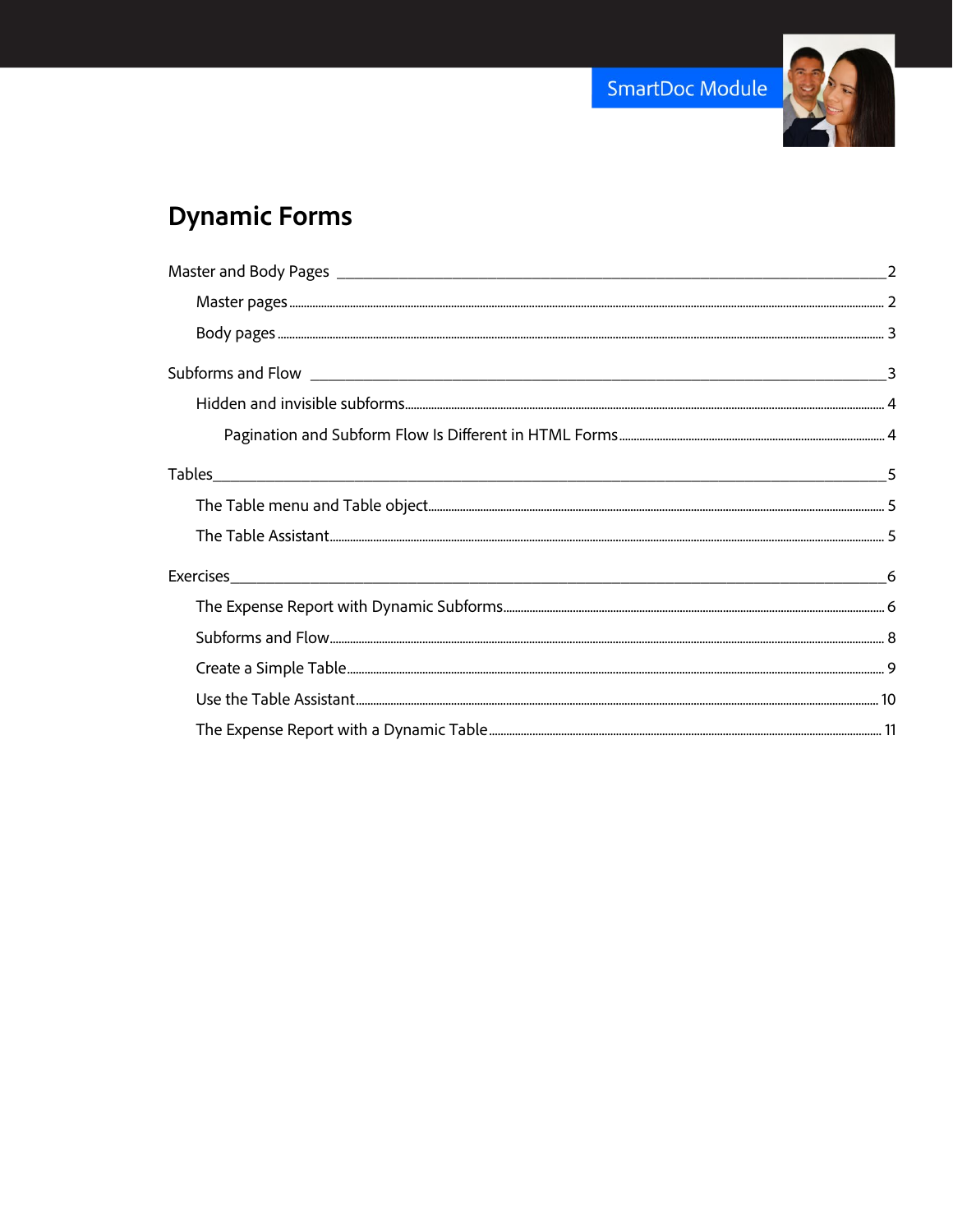# **Dynamic Forms**

Now that you know where everything is, let's review some important concepts about dynamic forms: master and body pages, subforms and flow, and tables. These are usually the concepts that trip people up when they start creating Designer forms. By mastering these ideas early, you'll avoid many pitfalls when designing and implementing your forms in the later exercises.

# <span id="page-1-0"></span>**Master and Body Pages**

Designer documents consist of master pages and body pages. Master pages define the layout and background elements of your form. You should put common page items like page numbers, repeating logos, and footer information on your master pages. Body pages should contain all the form objects that are unique to a particular page.

When you're working with multipage forms, it's quite possible that you'll need a different look and feel on different pages. For instance, an account opening form may require three pages of interactive objects and six pages of legal text in columns. In this case, it makes sense to define two different master pages: one for the body pages with the interactive objects and one for the body pages with the legal text.

#### <span id="page-1-1"></span>**Master pages**

You edit your master pages in the Master Pages tab in the Layout Editor. If you don't see this tab, choose View - Master Pages. Every Designer file must have at least 1 master page. The SmartDoc Expense Report *(from the Student Files)* has two master pages. The first master page *(masterPage1 on the left)* contains the document's header on the top. The second master page *(masterPage2 on the right)* contains automatic page numbering on the bottom.



Both master pages contain Content Area objects which are the pink boxes. These objects define the outer bounds of the layout area for each associated body page. Content Area objects are particularly important for dynamic forms with flowing content. In the SmartDoc Expense Report form, the content area on masterPage2 is larger than the content area on masterPage1. This larger content area means the body pages associated with masterPage2 can display more information than the body page associated with masterPage1. Content Area objects are regular Designer objects and are found in the Standard Object Library palette.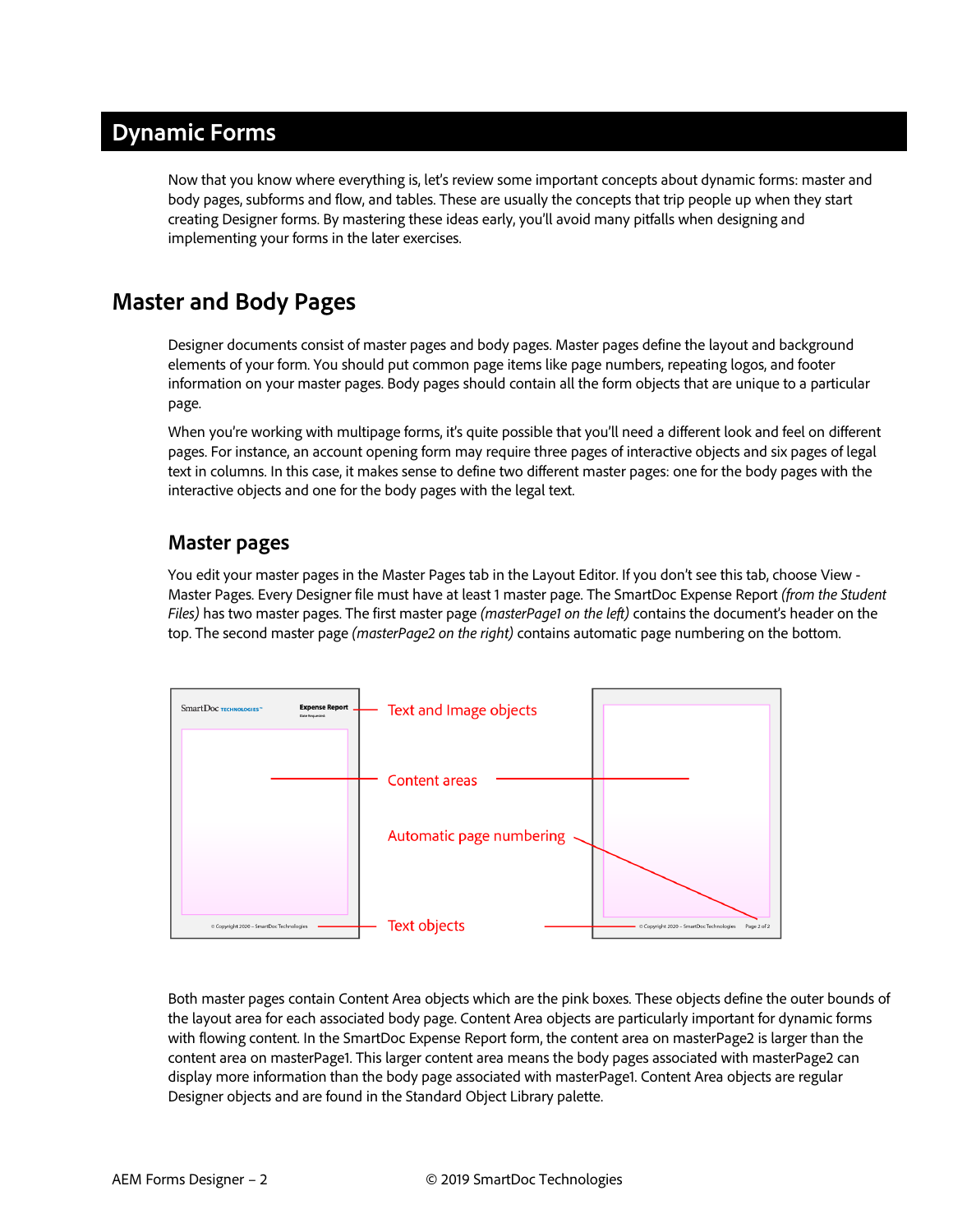The SmartDoc Expense Report is a dynamic form, and a dynamic form can grow to accommodate every data item. Whether it has 1 page or 1000 pages, it will always have one instance of masterPage1. This is achieved by setting the Restrict Page Occurrence property on masterPage1 as shown in the illustration on the left. So the master page with the logo and header will only appear once and will always appear once, on the first page.

However, notice in the illustration on the right that masterPage2 doesn't have any page restrictions. Since it is the next master page in the hierarchy, it will be used for page 2 and for all subsequent pages in the dynamic form.

| $\mathbf{v} \times$                              | $\star$ x                           |
|--------------------------------------------------|-------------------------------------|
| Object $\mathbb{R}$<br>∕≔.                       | Object $\mathbb{Z}$<br>∕≡⊿          |
| Master Page $\setminus$ Pagination               | Master Page $\setminus$ Pagination  |
| masterPage1<br>Name:                             | masterPage2<br>Name:                |
| Paper Type: Default                              | Paper Type: Default                 |
| Width: $8.5$ in<br>Height: $11$ in               | Width: $8.5$ in<br>Height: $11$ in  |
| Orientation: O Portrait C Landscape              | Orientation: O Portrait C Landscape |
|                                                  |                                     |
| Restrict Page Occurrence                         | <b>Restrict Page Occurrence</b>     |
| $\sqrt{M}$ Max: $1$<br>$\sqrt{ }$ Min Count: $1$ | Min Count:<br>Max:                  |
|                                                  |                                     |
| Presence:                                        | Presence:                           |
| <b>Visible</b><br>▼                              | <b>Visible</b>                      |
|                                                  |                                     |

#### <span id="page-2-0"></span>**Body pages**

Most of your form objects will be placed on body pages. Each body page will reference a master page. You can view your body page objects by switching from the Master Pages tab to the Design View tab in Designer. Body pages are subform objects in Designer and as such are treated just like any other subform.

# <span id="page-2-1"></span>**Subforms and Flow**

A *subform* is a container for 1 or more form objects. Subforms define the structure of your form, and you can nest a child subform inside a parent subform. In fact, there's no limit to the nesting you can do with subforms. Subforms in Designer *(left)* are like panels in AEM adaptive forms *(right)*.

| $\cdot$ $\times$<br><b>Hierarchy</b> $\mathbb{R}^N$ Data View<br>Tab Order<br>Æ.<br>Q<br>$\ddot{\phantom{1}}$<br>↑ |   | $=$<br><b>Form Container</b><br><b>EXPAND ALL</b> |
|--------------------------------------------------------------------------------------------------------------------|---|---------------------------------------------------|
| □ expenseReport<br>▲<br>白心 (Master Pages)<br><b>ED</b> masterPage1                                                 |   | 目<br><b>Root Panel</b><br>$\checkmark$            |
| <b>D</b> masterPage2<br><b>□</b> page1<br>□ employee                                                               | 噜 | 目<br>Employee<br>$\mathcal{P}$                    |
| $\mathscr{N}$ line<br>T+ subHead<br>゠<br><sup>--</sup> L∐ firstName                                                | 重 | 昌<br><b>Expenses</b><br>$\rightarrow$             |
| <b>I</b> lastName<br>- ist clientName<br><b>I</b> otherClientName                                                  | 化 | 昌<br>Signature<br>$\rightarrow$                   |
| $\Box$ notes<br>$\Box$ expenses<br><b>D</b> header                                                                 |   | 팈<br>Review<br>$\rightarrow$                      |
| $T+$ subHead                                                                                                       |   | <b>Toolbar</b><br>$\rightarrow$                   |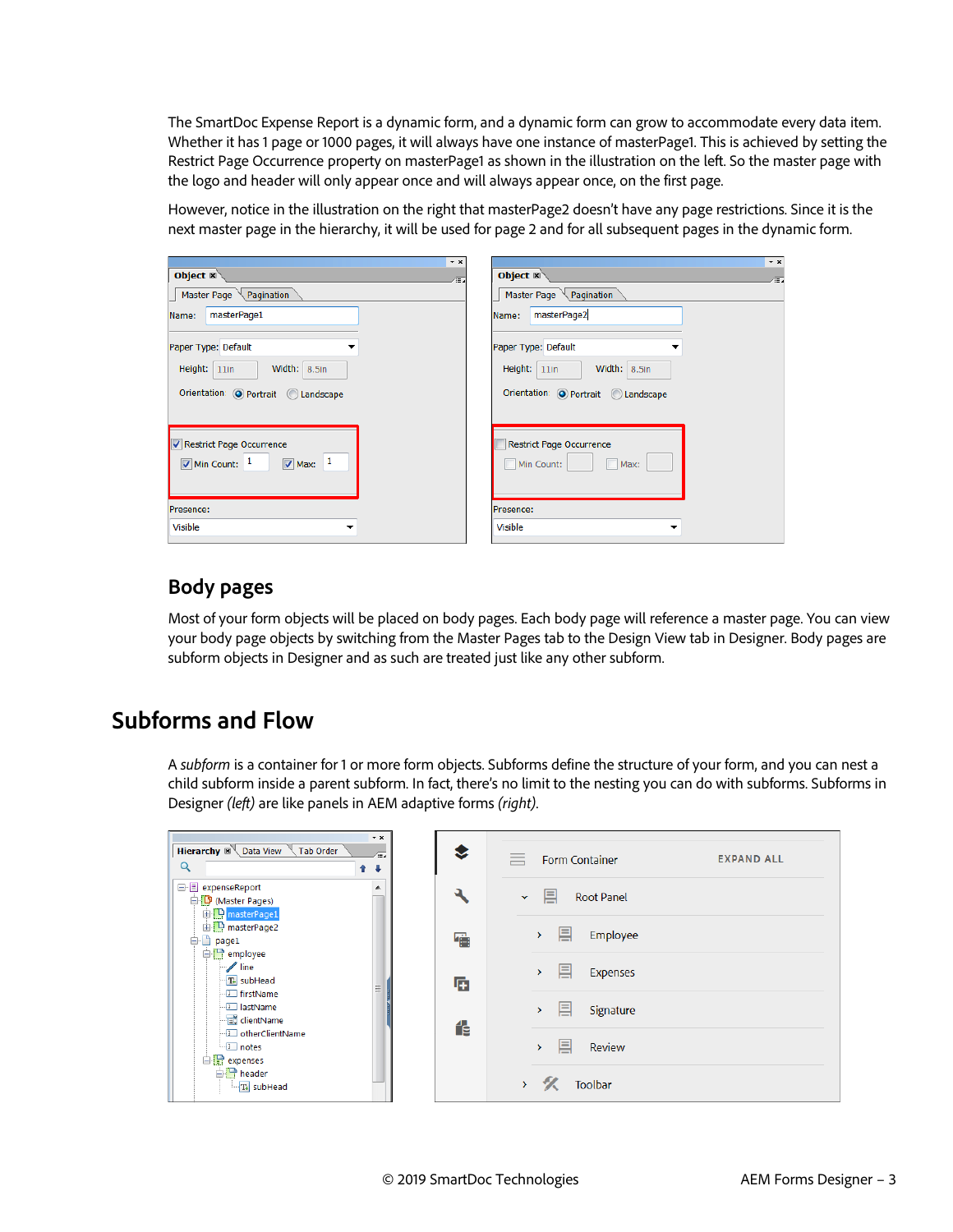The child objects of a subform can be positioned or flowed within the subform. You control this with the Content property of the subform. Subforms can be set to Positioned which will enable you to place your child objects on an X/Y grid relative to the subform. Subforms can also be set to Flowed and there are 3 different flow directions for the child objects: Top to Bottom, Western Text, and Right to Left. You will see each of these examples in the exercises.

Subforms work in conjunction with the content areas that you learned about earlier. Content areas control where objects are located, and subforms control how objects are placed as the form is rendered. By grouping certain objects together in a subform, you can be assured that they'll be consistently positioned relative to each other as the form is rendered.

Depending on the incoming data or the user interaction, subforms can be repeated, expanded, or hidden. Repeating and expanding subforms are ideal for forms with repeating data like the SmartDoc Expense Report. Repeating subforms are child subforms that are placed inside an expanding parent subform. Because subforms are separate, independent sections of a form, they can be hidden or shown based on the needs of the user or other business logic.

Subforms can be challenging and complex, but they are what make dynamic documents dynamic. Without subforms and tables, which are just a type of subform, you wouldn't be able to create dynamic documents that grow and shrink based on data or user interaction.

### <span id="page-3-0"></span>**Hidden and invisible subforms**

You can hide and show subforms by setting the Presence property. The three most common values for the Presence property are *Visible*, *Hidden (Exclude from Layout)*, and *Invisible*. Depending on the option you choose for the Presence property and the Content property of the parent subform, different effects will result.



Consider the four scenarios illustrated here.

- − In example #1, the parent is set to *Flowed* and all children are set to *Visible*.
- − In example #2, the parent is also set to *Flowed* but childSubformB is set to *Hidden (Exclude from Layout)*. This will cause childSubformC and all subsequent subforms to automatically move up in the form to occupy the position previously held by childSubformB.
- − In example #3, the parent is also set to *Flowed* but childSubformB is set to *Invisible*. It is true that childSubformB has disappeared but notice that childSubformC hasn't moved up like it did in the previous example. An object set to *Invisible* will still retain its place in the layout, it will simply not appear.
- − In example #4, the parent is now set to *Positioned* so all child subforms will maintain their X and Y position relative to the parent. Even when childSubformB is set to *Hidden (Exclude from Layout)* childSubformC will not move up. A subform is only truly hidden when its parent is set to flowed.

#### <span id="page-3-1"></span>**Pagination and Subform Flow Is Different in HTML Forms**

Pagination and subform flow work differently in the HTML renderings of your Designer files than they do in the PDF renderings. For instance, the repeating expense rows of the SmartDoc Expense Report will flow from page to page in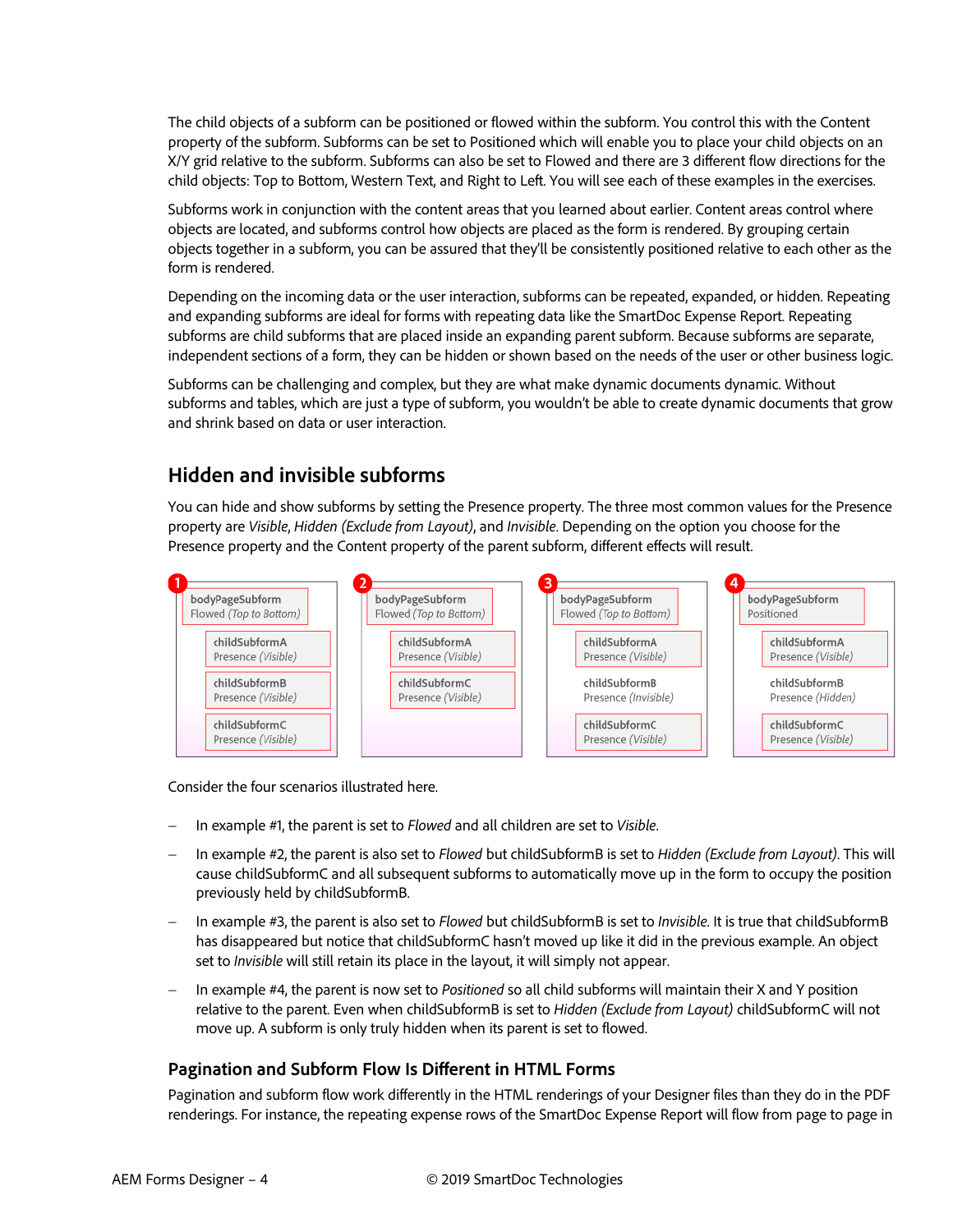a PDF rendering of the form. However, in the HTML rendering, these repeating rows will simply repeat on the same HTML page without flowing to a secondary page.

# <span id="page-4-0"></span>**Tables**

Tables in Designer are a lot like tables in a word processing program. You can use tables to organize data into a structured grid of related objects. But in Designer, tables are also complex container objects, so you can work with them just like you work with subforms.

# <span id="page-4-1"></span>**The Table menu and Table object**

You can add a simple table to your form in either of the following ways.

- − Click the *Table* menu and select *Insert Table (left)*
- − Drag and drop a *Table object* from the Standard Object Library onto your form *(right)*

| Table  | Layout Tools Window                                                                      |               |                                                                         | Object Library ⊠ Fragment Library                                                                          |                           |                                                                             |
|--------|------------------------------------------------------------------------------------------|---------------|-------------------------------------------------------------------------|------------------------------------------------------------------------------------------------------------|---------------------------|-----------------------------------------------------------------------------|
| 醒      | Insert Table                                                                             |               | Standard<br>▼                                                           |                                                                                                            |                           | ⊞⊿                                                                          |
|        | Insert<br><b>Delete</b><br>Select                                                        | r<br>Þ.<br>Þ. | <b>OK Button</b><br>Date Field<br>Drop-down List<br><b>X</b> Image      | <b>√</b> Check Box<br>Decimal Field Decimal Field<br><b>OK Email Submit Button</b><br><b>Z</b> Image Field | Circle<br>$\sqrt{2}$ Line | Content Area<br>Signature Field<br><b>OK HTTP Submit Button</b><br>List Box |
| 靐<br>를 | Merge Cells<br>Mark Header<br>黑 Split Cell Horizontally<br><b>Distribute Rows Evenly</b> |               | Mumeric Field<br><b>OK</b> Print Button<br>$\Box$ Subform<br>Time Field | <b>Apper Forms Barcode</b><br>Radio Button<br>国 Table<br>Signature Scribble                                | Rectangle<br>$T+$ Text    | <b>ED</b> Password Field<br><sup>OK</sup> Reset Button<br>I Text Field      |

In both cases, Designer will launch the Insert Table dialog box *(see illustration)*.

| <b>Insert Table</b>           |        |  |  |  |
|-------------------------------|--------|--|--|--|
| O Create Simple Table:        | OK     |  |  |  |
| 3<br>Columns:                 | Cancel |  |  |  |
| 3<br><b>Body Rows:</b>        | Help   |  |  |  |
| √ Include Header Row in Table |        |  |  |  |
| Include Footer Row in Table   |        |  |  |  |
| Create Table Using Assistant  |        |  |  |  |
| Don't Show Again              |        |  |  |  |

The Insert Table dialog box enables you to create a simple table or to launch the Table Assistant.

# <span id="page-4-2"></span>**The Table Assistant**

The Table Assistant is a multipage wizard tool, and it provides more features and additional information about tables. One of the additional tools in the Table Assistant is the Row Shading page, which enables you to set different colors for alternating rows. This is a useful design method to use on your forms. Changing the colors on alternating rows makes it easier for your users to read and comprehend table-based data.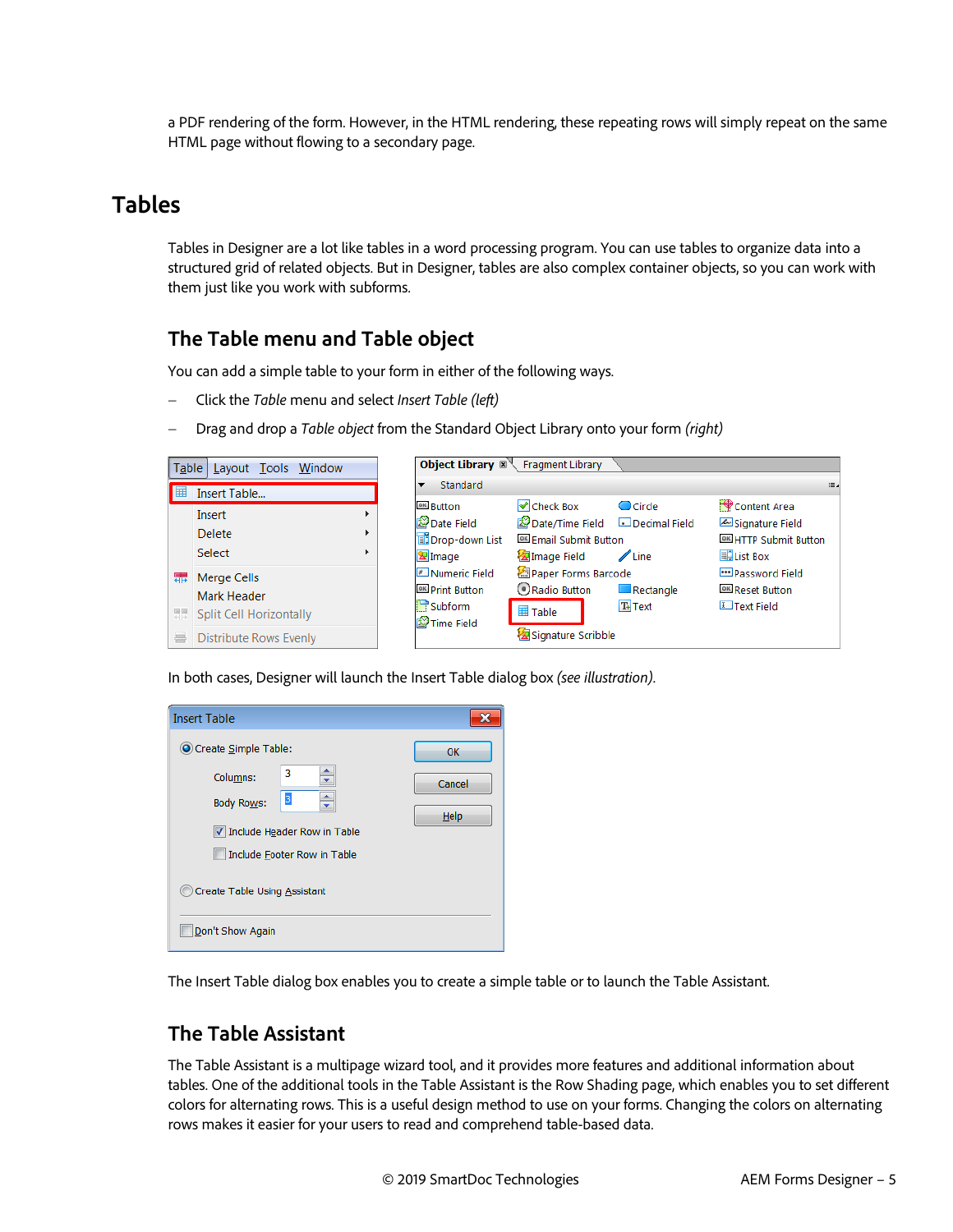# <span id="page-5-0"></span>**Exercises**

In these exercises, you will work with dynamic forms. Because these forms are dynamic, it's best to test them with sample data files to see how they will expand and contract. Ideally, you will test them with more than one data file to show different runtime possibilities.

#### <span id="page-5-1"></span>**The Expense Report with Dynamic Subforms**

- 1. Open the **expenseReportCompleted.xdp** file from the Student Files if it is not already open.
- 2. Choose **File Form Properties**. Designer opens the Form Properties dialog box.
- 3. Select **Preview** and click the **Browse** icon to right of the *Data File* field.

| <b>Form Properties</b>                                                                                                   |                                                           |                         |                              | $\mathbf{x}$                    |
|--------------------------------------------------------------------------------------------------------------------------|-----------------------------------------------------------|-------------------------|------------------------------|---------------------------------|
| Info<br><b>Defaults</b><br>Run-time<br>Formatting<br><b>Default Fonts</b><br><b>Form Validation</b><br>Server            | Preview Type:<br>Data File:<br>Preview Adobe XML Form As: | <b>Interactive Form</b> | ▼<br><b>Dynamic XML Form</b> | Generate Preview Data<br>Browse |
| Variables<br><b>PDF Security</b><br><b>PDF Print Options</b><br>Compatibility<br>Preview<br>Save Options<br>Data Binding |                                                           |                         |                              |                                 |

- 4. Locate and select the **expenseDataShort.xml** file in the Student Files and click **Open**.
- 5. Click **OK** to close the *Form Properties* dialog box.
- 6. Select **Preview PDF** to see the expense report fill with data. You should see 2 pages of expense report data.

|                         | Receipt | Date                 | Category       | Description                          | _ost    | Гоtal   |
|-------------------------|---------|----------------------|----------------|--------------------------------------|---------|---------|
|                         | Yes     | $\vert$ = 08/01/2009 | Transportation | <b>▼Train ticket to New York</b>     | \$16.00 | \$16.00 |
| $\overline{\mathbf{v}}$ | No      | · 08/01/2009         | Meals          | • Breakfast with client              | \$10.00 | \$10.00 |
|                         | Yes     | $\vert$ = 08/02/2009 | Transportation | $\lvert \cdot \rvert$ Taxi to office | \$15.00 | \$15.00 |

- 7. Return to **Design View**.
- 8. Choose **File Form Properties** again.
- 9. Select **Preview** and click the **Browse** icon to right of the *Data File* field.
- 10. Locate and select the **expenseDataLong.xml** file in the Student Files and click **Open**.
- 11. Click **OK** to close the *Form Properties* dialog box.
- 12. Select **Preview PDF** to see the expense report fill with data. You will see more pages and more expense rows.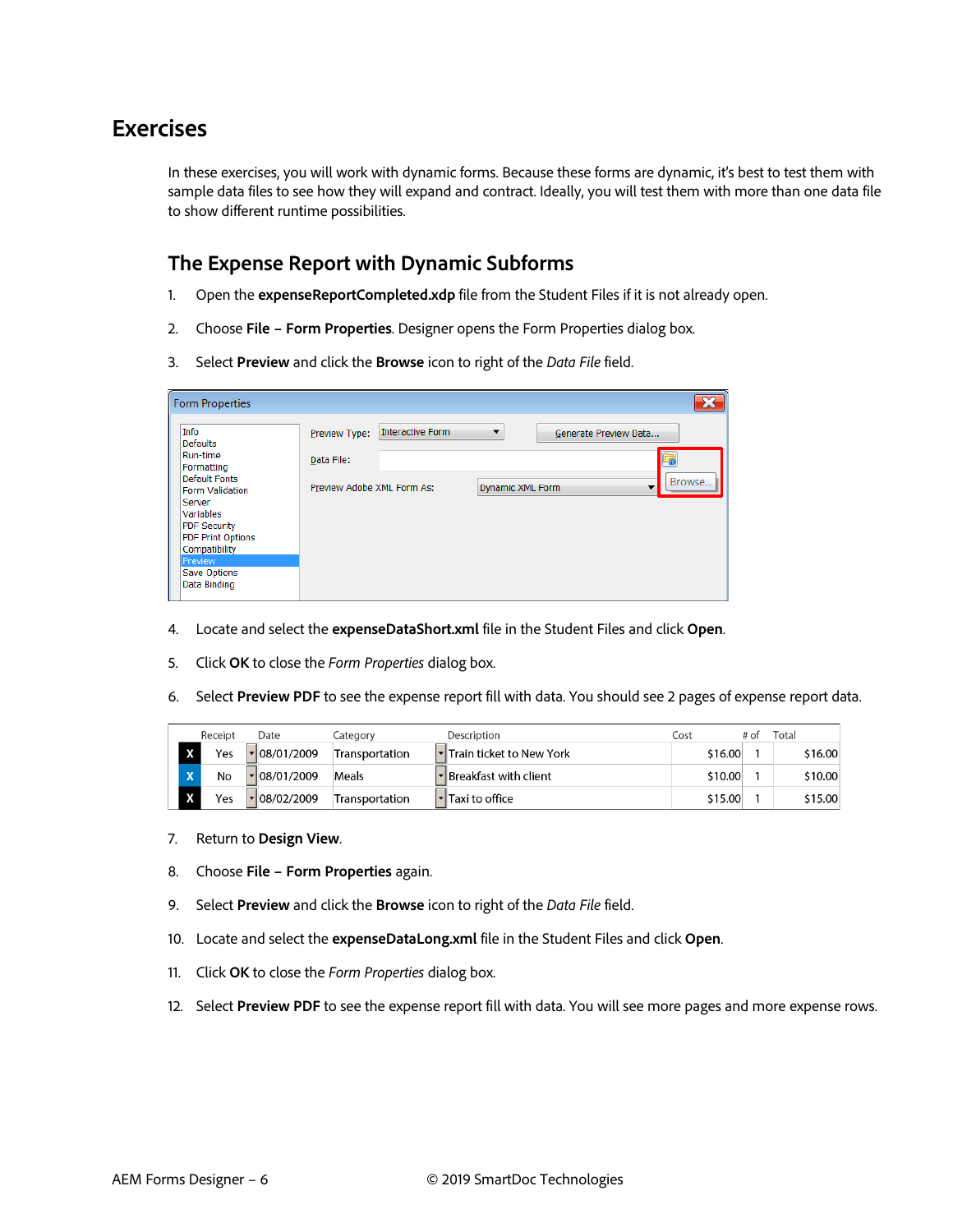|                   |            |                  | SmartDoс теснногосиея™                      | <b>Expense Report</b> |              | Date Requested: 08/27/2014 |
|-------------------|------------|------------------|---------------------------------------------|-----------------------|--------------|----------------------------|
| <b>Employee</b>   |            |                  |                                             |                       |              |                            |
| <b>First Name</b> |            | <b>Last Name</b> | Client Name                                 | Other Client Name     |              |                            |
| James             |            | Terry            | Other                                       | Fidelity              |              |                            |
| Notes             |            |                  |                                             |                       |              |                            |
| <b>Expenses</b>   |            |                  |                                             |                       |              |                            |
| Receipt           | Date       | Category         | Description                                 | Cost                  | # of         | Total                      |
| Yes               | 08/26/2014 | Transportation   | Plane ticket (AirTran) to Detroit, Michigan | \$174.21              | 1            | \$174.21                   |
| Yes               | 08/26/2014 | Lodging          | Holiday Inn                                 | \$156.62              | $\mathbf{1}$ | \$156.62                   |
| Yes               | 08/26/2014 | Meals            | Dinner                                      | \$19.00               | 1            | \$19.00                    |
| Yes               | 08/26/2014 | Meals            | Breakfast                                   | \$6.00                | 1            | \$6.00                     |
| Yes               | 08/26/2014 | Transportation   | Taxi to Ford Motor Headquarters             | 90.92                 | 1            | \$9.09                     |
| Yes               | 08/26/2014 | Meals            | Snacks and drinks                           | \$3.00                | 1            | \$3.00                     |
| <b>Yes</b>        | 08/26/2014 | Meals            | I unch                                      | \$7.00                | 1            | \$7.00                     |
| Yes               | 08/26/2014 | Transportation   | Taxi to Holiday Inn                         | \$9.09                | 1            | \$9.09                     |
| Yes               | 08/26/2014 | Meals            | Dinner                                      | \$15.00               | 1            | \$15.00                    |
| No                | 08/26/2014 | Phone/Fax        | Call to SmartDoc Beijing                    | \$2.00                | 1            | \$2.00                     |
| Yes               | 08/26/2014 | Lodging          | Holiday Inn night 2                         | \$156.62              | 1            | \$156.62                   |
| Yes               | 08/26/2014 | Meals            | <b>Breakfast</b>                            | \$8.00                | 1            | \$8.00                     |
| Yes               | 08/26/2014 | Transportation   | Taxi to Ford Motor Headquarters             | \$9.09                | 1            | \$9.09                     |
| Yes               | 08/26/2014 | Meals            | Lunch                                       | \$9.00                | 1            | \$9.00                     |
| Yes               | 08/26/2014 | Transportation   | Taxi to Holiday Inn                         | \$9.09                | ı            | \$9.09                     |
| Yes               | 08/26/2014 | Meals            | Dinner                                      | \$13.00               | 1            | \$13.00                    |
| Yes               | 08/26/2014 | Lodging          | Holiday Inn night 3                         | \$156.62              | 1            | \$156.62                   |
| No                | 08/26/2014 | Phone/Fax        | Call to SmartDoc New Jersey                 | \$4.00                | 1            | \$4.00                     |
| Yes               | 08/26/2014 | Meals            | <b>Breakfast</b>                            | \$7.00                | $\mathbf{1}$ | \$7.00                     |
|                   | 08/26/2014 | Transportation   | Taxi to Ford Motor Headquarters             | \$9.09                | 1            | \$9.09                     |

| Receipt | Date             | Category       | Description                                 | Cost                             | # of         | Total             |
|---------|------------------|----------------|---------------------------------------------|----------------------------------|--------------|-------------------|
| Yes     | 08/27/2014       | Transportation | Plane ticket (AirTran) to Detroit, Michigan | \$174.21                         | $\mathbf{1}$ | \$174.21          |
| Yes     | 08/27/2014       | Lodging        | Holiday Inn                                 | \$156.62                         | 1            | \$156.62          |
| Yes     | 08/27/2014       | Meals          | Dinner                                      | \$19.00                          | 1            | \$19.00           |
| Yes     | 08/27/2014       | Meals          | <b>Breakfast</b>                            | \$6.00                           | $\mathbf{1}$ | \$6.00            |
| Yes     | 08/27/2014       | Transportation | Taxi to Ford Motor Headquarters             | \$9.09                           | $\mathbf{1}$ | \$9.09            |
| Yes     | 08/27/2014       | Meals          | Snacks and drinks                           | \$3.00                           | 1            | \$3.00            |
| Yes     | 08/27/2014       | Meals          | Lunch                                       | \$7,00                           | $\mathbf{1}$ | \$7,00            |
| Yes     | 08/27/2014       | Transportation | Taxi to Holiday Inn                         | \$9.09                           | 1            | \$9.09            |
| Yes     | 08/27/2014 Meals |                | Dinner                                      | \$15.00                          | $\mathbf{1}$ | \$15.00           |
| No      | 08/27/2014       | Phone/Fax      | Call to SmartDoc Beijing                    | \$2.00                           | $\mathbf{1}$ | \$2.00            |
| Yes     | 08/27/2014       | Lodging        | Holiday Inn night 2                         | \$156.62                         | 1            | \$156.62          |
| Yes     | 08/27/2014       | Meals          | <b>Breakfast</b>                            | \$8.00                           | $\mathbf{1}$ | \$8,00            |
| Yes     | 08/27/2014       | Transportation | Taxi to Ford Motor Headquarters             | \$9.09                           | 1            | \$9.09            |
| Yes     | 08/27/2014       | Meals          | Lunch                                       | \$9.00                           | $\mathbf{1}$ | \$9.00            |
| Yes     | 08/27/2014       | Transportation | Taxi to Holiday Inn                         | \$9.09                           | 1            | \$9.09            |
| Yes     | 08/27/2014       | Meals          | Dinner                                      | \$13.00                          | 1            | \$13.00           |
| Yes     | 08/27/2014       | Lodaina        | Holiday Inn night 3                         | \$156.62                         | $\mathbf{1}$ | \$156.62          |
| No      | 08/27/2014       | Phone/Fax      | Call to SmartDoc New Jersey                 | \$4.00                           | 1            | \$4.00            |
| Yes     | 08/27/2014       | Meals          | <b>Breakfast</b>                            | \$7.00                           | $\mathbf{1}$ | \$7.00            |
| Yes     | 08/27/2014       | Transportation | Taxi to Ford Motor Headquarters             | \$9.09                           | $\mathbf{I}$ | \$9.09            |
|         |                  |                |                                             | Sub Total:<br>Less Cash Advance: |              | \$751.00<br>\$.00 |
|         |                  |                |                                             | <b>TOTAL</b>                     |              | \$751.00          |
|         |                  |                |                                             |                                  |              |                   |
|         |                  |                |                                             |                                  |              |                   |
|         |                  |                |                                             |                                  |              |                   |
|         |                  |                |                                             |                                  |              |                   |

- 13. Return to **Design View**.
- 14. Select the **Hierarchy** panel if it is not already selected.
- 15. Expand the hierarchy by selecting **page 1 expenses expensesWrapper expenseRow** *(see illustration)*.

| <b>D</b> page1<br><b>E</b> employee | <b>Expenses</b>    |          |                    |
|-------------------------------------|--------------------|----------|--------------------|
| expenses                            |                    |          |                    |
| <b>D</b> header                     | Receipt<br>Date    | Category | <b>Description</b> |
| 白 <b>骨</b> expensesWrapper          | X<br>Yes           |          |                    |
| <b>E</b> columnHeaders              |                    |          |                    |
| 白 <sup>·</sup> PexpenseRow          | <b>Add Expense</b> |          |                    |
| <b>MEN</b> delete                   |                    |          |                    |
| $\Box$ receipt                      |                    |          |                    |

- 16. With **expenseRow** selected, select the **Binding** tab of the Object palette.
- 17. Notice the expenseRow has a data binding of **\$.ExpenseItem[\*]** and is set to repeat for each data item. This is why the form is dynamic. An *expenseRow* is created for each *ExpenseItem*.
- 18. Select **expensesWrapper** *(the parent of expenseRow)*.
- 19. Select the **Subform** tab of the Object palette.
- 20. Notice the expensesWrapper is set to *Flowed* with a Flow Direction of *Top to Bottom*. This will also be true for the parent subform *(expenses)* and the grand-parent subform *(page1)*. A body page is just another subform.
- 21. Select the **Add Expense** button and open the **Script Editor** by clicking the handle outlined in red below *(see illustration)*.
- 22. Select the **click** event and you will see the script that creates a new instance of the expenseRow.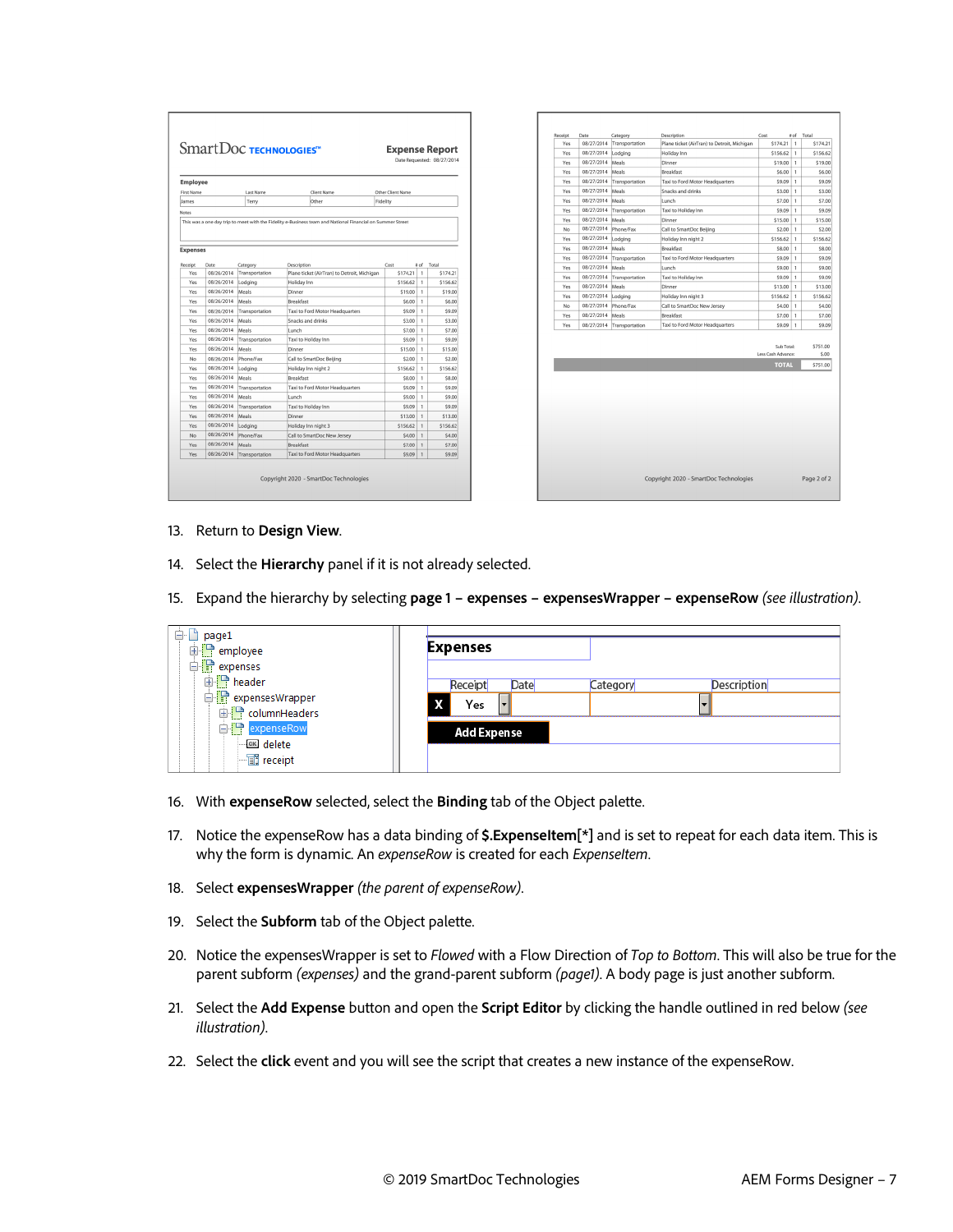| $\mathbf{F}$ and $\mathbf{F}$<br>* Show: click*<br>Language: JavaScript                                 | Enable Event Propagation<br>Run At: Client |  |
|---------------------------------------------------------------------------------------------------------|--------------------------------------------|--|
| expenseReport.page1.expenses.expensesWrapper.addExpenseWrapper.addExpense::click - (JavaScript, client) |                                            |  |
| 2expenseRow.instanceManager.addInstance(1);                                                             |                                            |  |
|                                                                                                         |                                            |  |
| For Help, press F1                                                                                      | Col: 1<br>Line: 1                          |  |

## <span id="page-7-0"></span>**Subforms and Flow**

As with other Designer features, subforms are easy to understand if you look at an example.

- 1. Open **basicSubform.xdp** from your Student Files.
- 2. With the **bodyPageSubform** selected *(left)*, click the **Subform** tab of the Object palette *(right)*.
- 3. Notice the Content property is set to **Flowed** and the Flow Direction is **Top to Bottom**. This property governs the 4 child subforms. Subforms A, B, C, and D will be Flowed, Top to Bottom.

| $\mathbf{v} \times$<br>Hierarchy $\mathbb{R}^{\mathbb{N}}$<br>Data View<br>Æ.<br>Q                                                                                           | $\mathbf{v}$ $\times$<br><b>Object</b> $\mathbb{R}$ Layout<br>Accessibility<br><b>Border</b><br>Æ.<br>Subform $\setminus$ Pagination<br>Binding   |
|------------------------------------------------------------------------------------------------------------------------------------------------------------------------------|---------------------------------------------------------------------------------------------------------------------------------------------------|
| $\Box$ If form 1<br>凹 (Master Pages)<br><b>D</b> Page1<br>bodyPageSubform<br>비 : subformA<br>由 subformB<br>$\Box$ subform C<br>$\mathbf{E}$ subform D<br>Referenced Objects) | Flowed<br>Content:<br>▼<br>Flow Direction:<br>Top to Bottom<br>IV Allow Page Breaks within Content<br>This Subform is an Insertion Point<br>Name: |

- 4. Select **subformA** and notice its Content property is set to **Positioned**. The child objects of subformA will be positioned exactly where you place them in Design View. Each child object will maintain its X and Y position relative to subformA regardless of where subform A appears on the rendered form.
- 5. Select **subformB** and notice its Content property is set to **Flowed** and the Flow Direction is **Top to Bottom**, just like bodyPageSubform. The child objects will be flowed in the layout according to their position in the hierarchy.
- 6. Select **subformC** and notice its Content property is set to **Flowed** and the Flow Direction is **Western Text**. The child objects will be placed left to right and wrapped onto the next line if more space is required.
- 7. Select **subformD** and notice its Content property is set to **Flowed** and the Flow Direction is **Right to Left**. The child objects will be placed right to left and wrapped onto the next line if more space is required.
- 8. Select **subformB** and notice its Presence property is set to **Visible**.
- 9. Click the Presence property drop-down and select **Hidden (Exclude from Layout)**.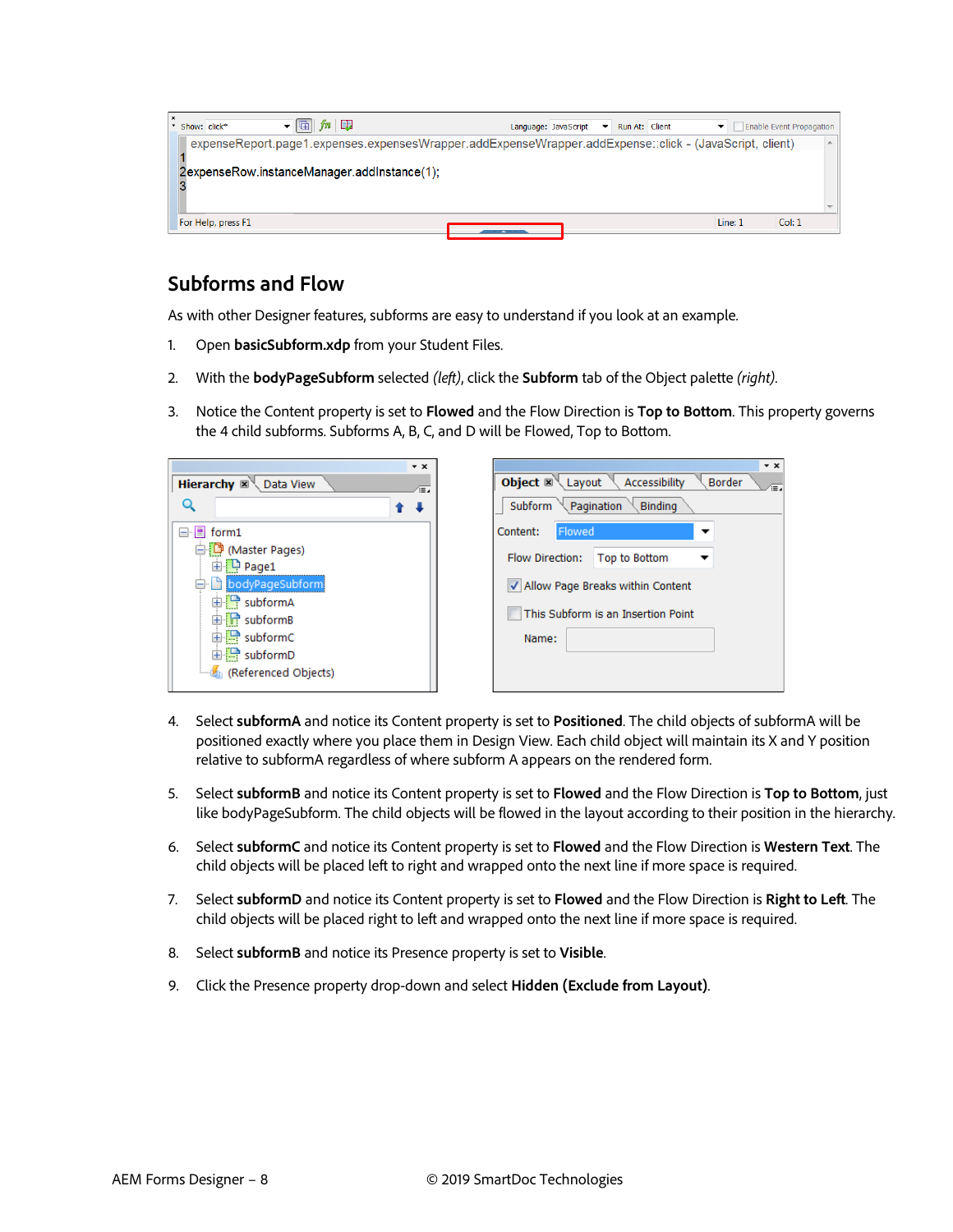| subformA (Positioned)<br>Button                                                          | Object $\mathbb{R} \setminus$ Layout $\mathbb{R}$<br><b>Border</b><br>Accessibility<br>Subform $\setminus$ Pagination $\setminus$ Binding                                                               |
|------------------------------------------------------------------------------------------|---------------------------------------------------------------------------------------------------------------------------------------------------------------------------------------------------------|
| <b>Text Field</b>                                                                        | Flowed<br>Content:<br><b>Flow Direction:</b><br><b>Top to Bottom</b><br>▼                                                                                                                               |
| <b>Check Box</b>                                                                         | V Allow Page Breaks within Content<br>Visible<br>Visible (Screen Only)<br>Visible (Print Only)<br><b>Invisible</b>                                                                                      |
| <b>Button</b><br>subformC (Flowed-Western Text)<br><b>Check Box</b><br><b>Text Field</b> | Hidden (Exclude from Layout)<br>Inactive (Exclude from Form Processing)<br><b>One-sided Printing Only</b><br><b>Two-sided Printing Only</b><br>Hidden (Exclude from Layout)<br>$\overline{\phantom{a}}$ |
| <b>Button</b><br>subformD (Right to Left)<br><b>Check Box</b><br><b>Text Field</b>       | Locale:<br>Default locale<br>▼<br>English (USA)                                                                                                                                                         |

The form content below subformB will now move up because the parent *(bodyPageSubform)* is set to *Flowed* and the Flow Direction is *Top to Bottom*.

- 10. Select **subformB** again and change its Presence property to **Visible**.
- 11. Select **bodyPageSubform** and change its Content property is set to **Positioned**.
- 12. Select **subformB** and change its Presence property back to **Hidden (Exclude from Layout)**. This time, the form content below subformB does not move up because the parent *(bodyPageSubform)* is set to Positioned.

| subformA (Positioned)<br><b>Button</b><br><b>Text Field</b><br><b>Check Box</b> | Object $\mathbb{R}$ Layout Accessibility<br><b>Border</b><br>Binding<br>Subform $\setminus$ Pagination $\setminus$<br>Flowed<br>Content:<br>$\blacksquare$<br>Flow Direction:<br>Top to Bottom<br>▼<br>V Allow Page Breaks within Content<br>Visible<br>Visible (Screen Only)<br>Visible (Print Only)<br><b>Invisible</b><br>Hidden (Exclude from Layout)<br>Inactive (Exclude from Form Processing)<br><b>One-sided Printing Only</b><br>Two-sided Printing Only<br>Hidden (Exclude from Layout)<br>$\overline{\phantom{a}}$ |
|---------------------------------------------------------------------------------|-------------------------------------------------------------------------------------------------------------------------------------------------------------------------------------------------------------------------------------------------------------------------------------------------------------------------------------------------------------------------------------------------------------------------------------------------------------------------------------------------------------------------------|
| <b>Button</b>                                                                   | Locale:                                                                                                                                                                                                                                                                                                                                                                                                                                                                                                                       |
| subformC (Flowed-Western Text)                                                  | Default locale                                                                                                                                                                                                                                                                                                                                                                                                                                                                                                                |
| <b>Check Box</b>                                                                | ▼                                                                                                                                                                                                                                                                                                                                                                                                                                                                                                                             |
| <b>Text Field</b>                                                               | English (USA)                                                                                                                                                                                                                                                                                                                                                                                                                                                                                                                 |

*Note: Remember, it is always the parent that controls the layout of the child objects.*

#### <span id="page-8-0"></span>**Create a Simple Table**

Follow these steps to create a simple table.

- 1. Select **File New**. Designer launches the *New Form Assistant*.
- 2. Select **Use A Blank Form**.
- 3. Click **Next** to continue.
- 4. Keep the defaults, and click **Finish** to create your new form.
- 5. Select the **Table** menu. The Table menu is on top, and it provides many tools for working with tables.
- 6. Select **Insert Table** and you will see the *Insert Table* dialog box.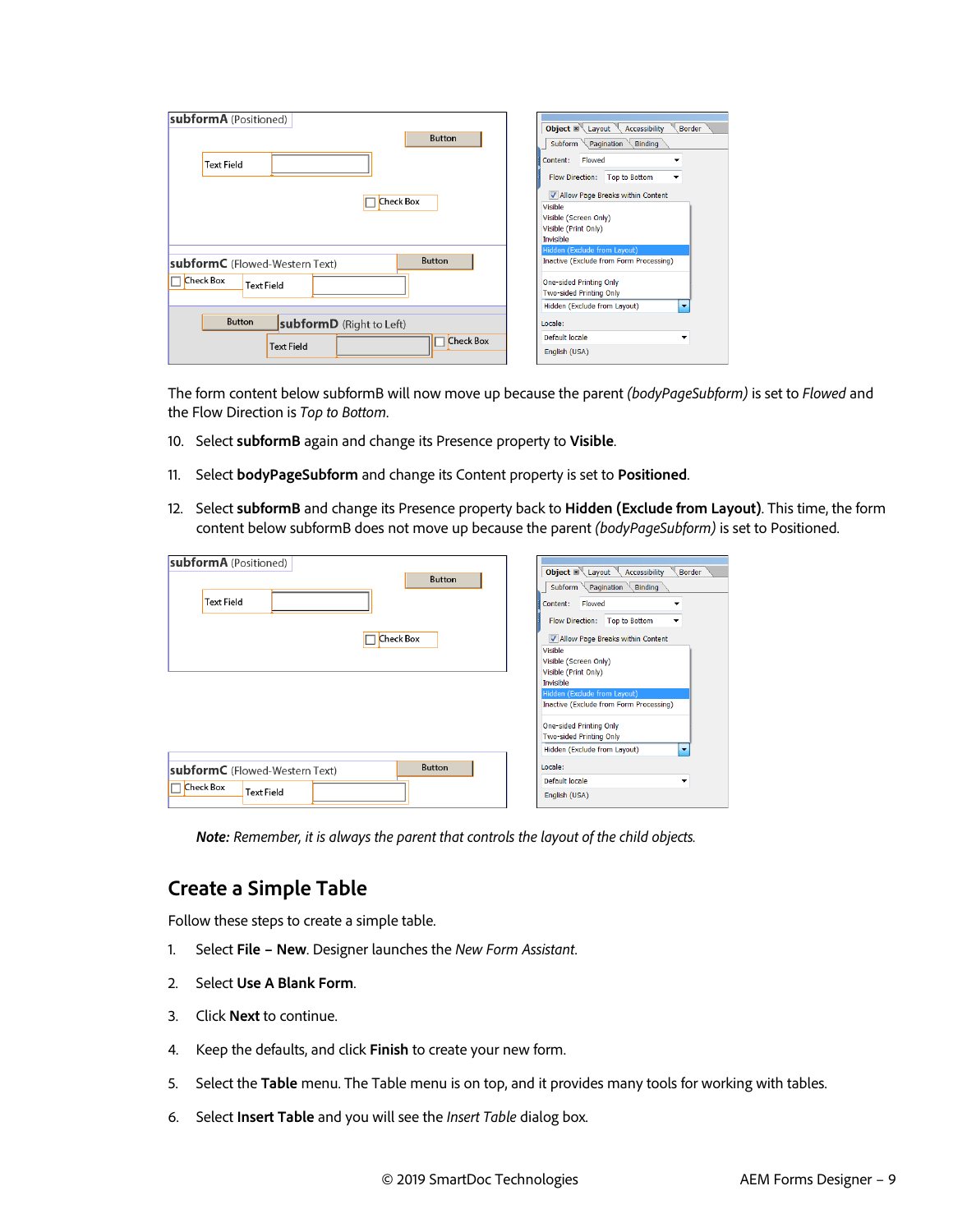- 7. Keep the default of *Create Simple Table* and select the **Include Header Row in Table** and the **Include Footer Row in Table** options.
- 8. Click **OK**.

Designer will create a simple table in the Layout Editor *(see illustration)*.

| $\star$ $\times$<br><b>Hierarchy X Data View</b><br>$\sqrt{10}$ | <b>Design View   D</b> Master Pages |        | <b>⊠ Ø XML Source</b> | $\mathbb{Z}$ <b>Z</b> Preview PDF | $\boxed{\textbf{X}}$ |
|-----------------------------------------------------------------|-------------------------------------|--------|-----------------------|-----------------------------------|----------------------|
| Q<br>$1 +$                                                      |                                     |        |                       |                                   |                      |
| $\Box$ $\Box$ form1                                             | Header                              | Header | Header                |                                   |                      |
| (Master Pages)                                                  |                                     |        |                       |                                   |                      |
| <b>D</b> Page1                                                  |                                     |        |                       |                                   |                      |
| (untitled Content Area)                                         |                                     |        |                       |                                   |                      |
| 白 (untitled Subform) (page 1)                                   |                                     |        |                       |                                   |                      |
| 白 <b>丽 Table1</b>                                               |                                     |        |                       |                                   |                      |
| 白 <b>甲 HeaderRow</b>                                            |                                     |        |                       |                                   |                      |
| T+ Cell1                                                        |                                     |        |                       |                                   |                      |
| T+ Cell2                                                        |                                     |        |                       |                                   |                      |
| $T+$ Cell3                                                      |                                     |        |                       |                                   |                      |
| Row1<br>中                                                       |                                     |        |                       |                                   |                      |
| Row2<br>中                                                       |                                     |        |                       |                                   |                      |
| Row3<br>中                                                       |                                     |        |                       |                                   |                      |
| 由 - Row4                                                        |                                     |        |                       |                                   |                      |
| 由 Row5                                                          | Footer                              | Footer | Footer                |                                   |                      |
| <b>E</b> FooterRow                                              |                                     |        |                       |                                   |                      |
| (Referenced Objects)                                            |                                     |        |                       |                                   |                      |

- 9. Double-click on each Header and change their names so you have a column for **First Name**, **Last Name**, and **Email Address**.
- 10. Expand **Row1** and you will notice that the form object in each cell is a Text object.
- 11. Select the **Cell1** text object and change its type to **Text Field**. You can do this in the Type property of the Object palette.
- 12. Repeat this step for Cell2 and Cell3 so every cell in Row1 has a Text Field input.
- 13. Click **Cell3** and select the Layout palette.
- 14. Enter **2.5** for the Width. This will enable you to enter longer email addresses.
- 15. Click **Preview PDF** and enter your name and email address into the first row.

| <b>E</b> Preview PDF <b>E B</b> Preview HTML<br>⊠ <mark>® XML Source</mark><br><b>Design View</b><br><b>Master Pages</b><br>$\boxtimes$<br>$\boxed{\textbf{X}}$<br>ш |           |                     |  |  |  |  |
|----------------------------------------------------------------------------------------------------------------------------------------------------------------------|-----------|---------------------|--|--|--|--|
|                                                                                                                                                                      |           |                     |  |  |  |  |
| First Name                                                                                                                                                           | Last Name | Email Address       |  |  |  |  |
| James                                                                                                                                                                | Terry     | jp@smartdoctech.com |  |  |  |  |
|                                                                                                                                                                      |           |                     |  |  |  |  |

- 16. Select **Design View**.
- 17. Delete this table.

#### <span id="page-9-0"></span>**Use the Table Assistant**

Follow these steps to create a more detailed table with the Table Assistant

18. Click the **Table** menu and select **Insert Table**.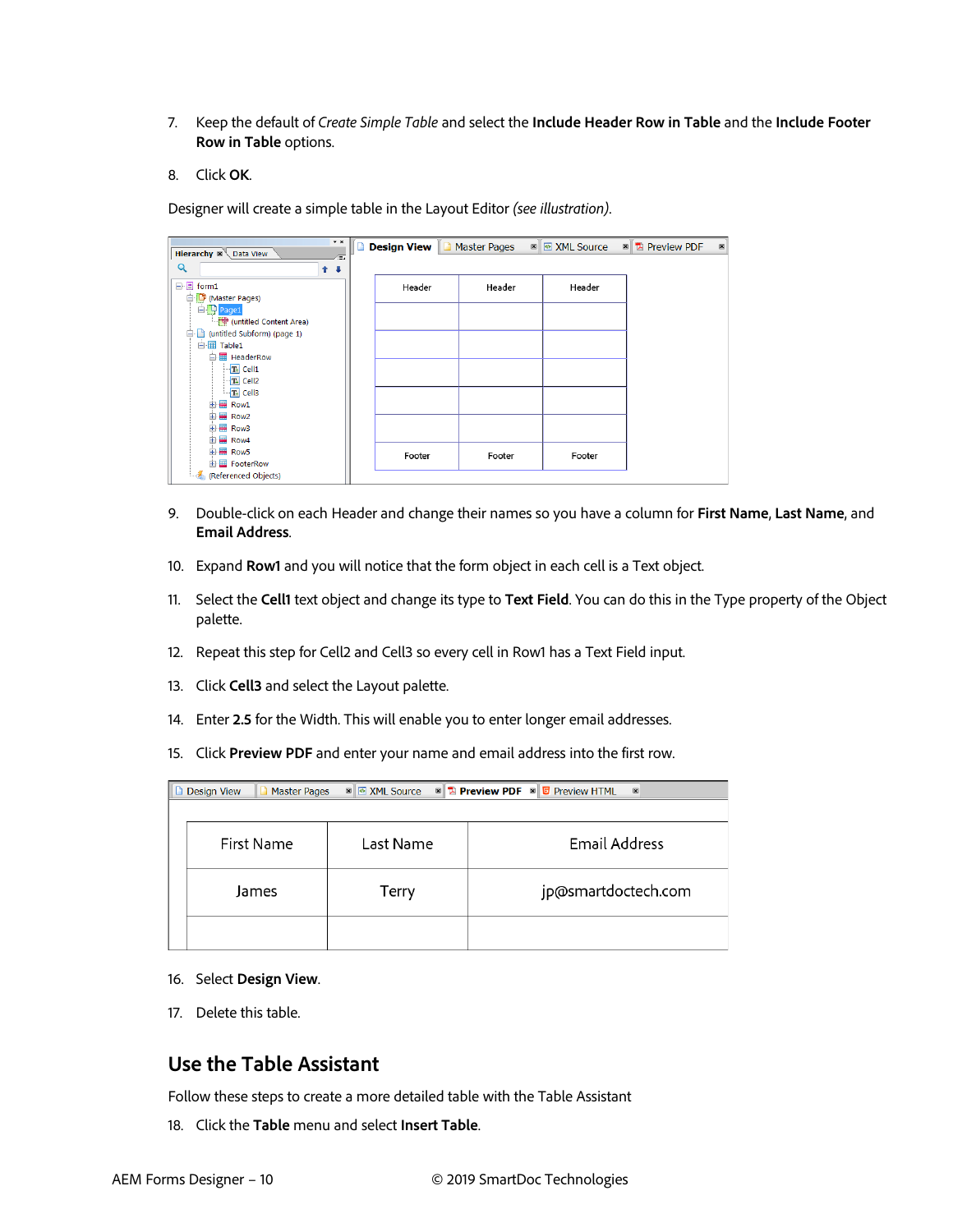- 19. Select **Create Table Using Assistant** *(see illustration)* and click **OK**.
- 20. Select **3** Columns and **5** Body Rows *(see illustration).*

| <b>Insert Table</b>                             | $\mathbf x$ | <b>Table Assistant</b> |                                                     | -22                        |
|-------------------------------------------------|-------------|------------------------|-----------------------------------------------------|----------------------------|
| Create Simple Table:                            | OK          | <b>Steps</b>           | <b>O Body Has Eixed Dimensions</b>                  | Preview (35%)              |
| Columns:                                        | Cancel      | 1. Body Layout         | $\div$<br>3<br>Number of Columns:                   |                            |
| $\frac{\Delta}{\Psi}$<br>5<br><b>Body Rows:</b> |             | 2. Header Row          | $\div$<br>Number of Body Rows: 5                    |                            |
| Include Header Row in Table                     | Help        | 3. Footer Row          |                                                     |                            |
| Include Footer Row in Table                     |             | 4. Sections            | Body Rows Vary Depending on Data                    | Header<br>Header<br>Header |
| Create Table Using Assistant                    |             | 5. Row Shading         | $\frac{\triangle}{\tau}$<br>3<br>Number of Columns: |                            |
|                                                 |             |                        | Left to Right Rows<br>Layout:<br>▼                  |                            |

- 21. Click **Next**.
- 22. Select **Has Header Row** and click **Next**.
- 23. Select **Has Footer Row** and click **Next**.
- 24. Select **Has Body Rows And No Sections** and click **Next**.
- 25. Select **Alternating Row Colors** and select a **Gray-25%** for the First row.
- 26. Select **white** for the second row.

| <b>Table Assistant</b> |                                       |                            |
|------------------------|---------------------------------------|----------------------------|
| <b>Steps</b>           | Alternating Row Colors                | Preview (35%)              |
| 1. Body Layout         | $\mathbf{1}$<br>First:<br><b>Rows</b> |                            |
| 2. Header Row          | 1<br>∸<br>Next:<br><b>Rows</b>        |                            |
| 3. Footer Row          | $\overline{\phantom{a}}$              |                            |
| 4. Sections            |                                       | Header<br>Header           |
| 5. Row Shading         |                                       | Gray-25%<br>More Colors    |
|                        |                                       |                            |
|                        |                                       | Footer<br>Footen<br>Footer |

- 27. Click **Finish**.
- 28. You now have a table with alternating row colors.

#### <span id="page-10-0"></span>**The Expense Report with a Dynamic Table**

A good example of a dynamic table is the purchaseOrder.xdp form in the Student Files. Follow these steps to see how a dynamic table is similar to the dynamic subforms in the SmartDoc Expense Report:

- 1. Open the **ExpenseReport2020\_finished.xdp** from your Student Files.
- 2. Select **Preview PDF**.
- 3. Click the **Add an Expense** button and notice it has the same functionality as the other dynamic expense report.